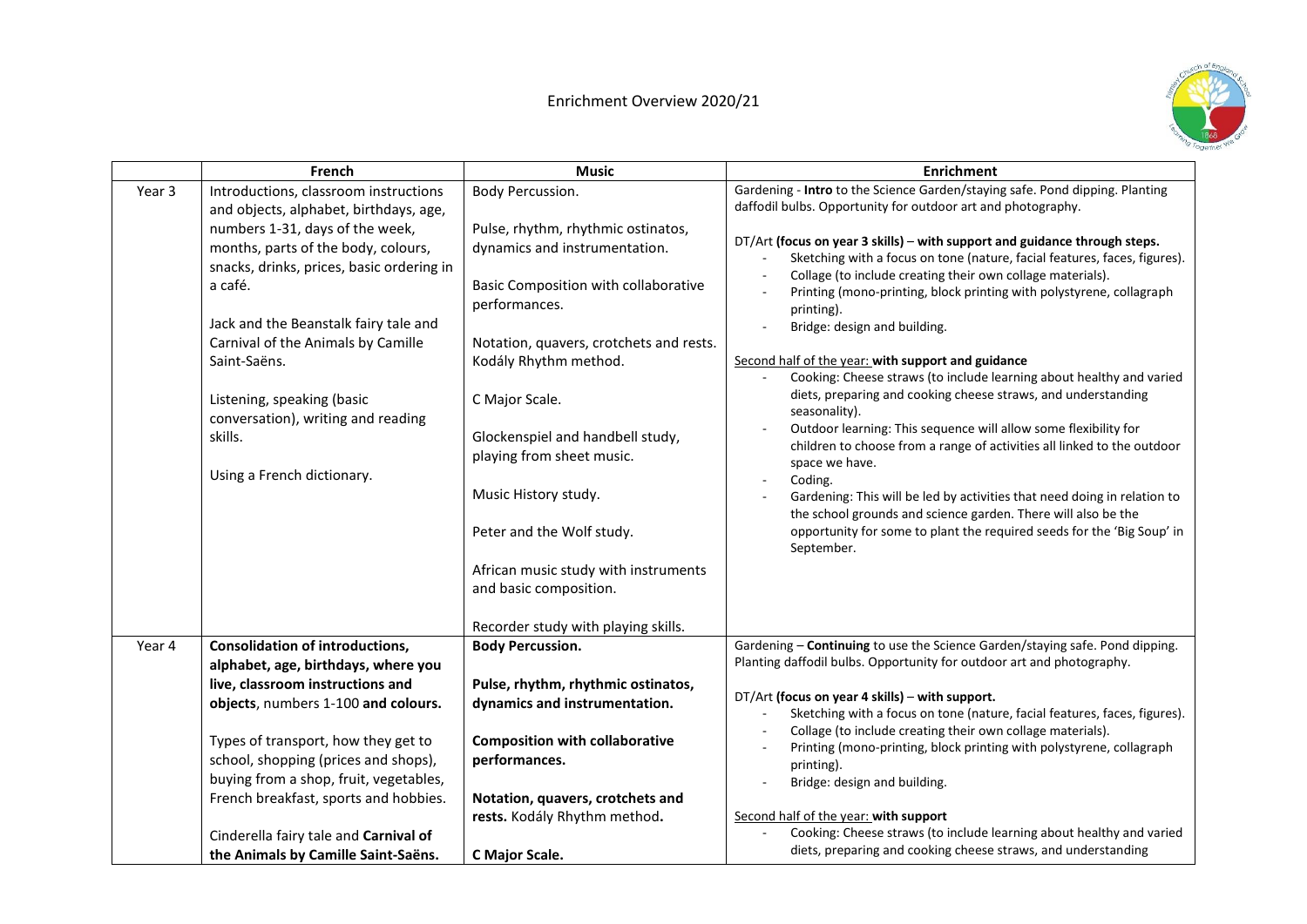|        | Listening, speaking, writing and<br>reading skills.<br>Using a French dictionary.                                                                                                                                                                                                                                                                                                                                                                                                                                  | Glockenspiel and handbell study,<br>playing from sheet music.<br><b>Music History study.</b><br>Peter and the Wolf study.<br>African music study with instruments<br>and composition.<br>Recorder study with playing skills.                                                                                                                                                                                                                                                                      | seasonality).<br>Outdoor learning: This sequence will allow some flexibility for<br>children to choose from a range of activities all linked to the outdoor<br>space we have.<br>Coding.<br>Gardening: This will be led by activities that need doing in relation to<br>the school grounds and science garden. There will also be the<br>opportunity for some to plant the required seeds for the 'Big Soup' in<br>September.                                                                                                                                                                                                                                                                                                                                                                                                                                                                                                                                                                                                                                                                                                             |
|--------|--------------------------------------------------------------------------------------------------------------------------------------------------------------------------------------------------------------------------------------------------------------------------------------------------------------------------------------------------------------------------------------------------------------------------------------------------------------------------------------------------------------------|---------------------------------------------------------------------------------------------------------------------------------------------------------------------------------------------------------------------------------------------------------------------------------------------------------------------------------------------------------------------------------------------------------------------------------------------------------------------------------------------------|-------------------------------------------------------------------------------------------------------------------------------------------------------------------------------------------------------------------------------------------------------------------------------------------------------------------------------------------------------------------------------------------------------------------------------------------------------------------------------------------------------------------------------------------------------------------------------------------------------------------------------------------------------------------------------------------------------------------------------------------------------------------------------------------------------------------------------------------------------------------------------------------------------------------------------------------------------------------------------------------------------------------------------------------------------------------------------------------------------------------------------------------|
| Year 5 | <b>Consolidation of introductions,</b><br>alphabet, age, birthdays, where you<br>live, classroom instructions and<br>objects, numbers 1-100, colours and<br>ordering in a café.<br>Weather and compass points, musical<br>instruments, time (digitally and<br>analogue), places in town, directions<br>and different seasons.<br>Impressionist painter Claude Monet<br>and Carnival of the Animals by<br>Camille Saint-Saëns.<br>Listening, speaking, writing and<br>reading skills.<br>Using a French dictionary. | <b>Body Percussion.</b><br>Pulse, rhythm, rhythmic ostinatos,<br>dynamics, instrumentation, texture<br>and tempo.<br><b>Composition with collaborative</b><br>performances.<br>Notation, quavers, crotchets and<br>rests. Kodály Rhythm method.<br>C Major Scale.<br>Glockenspiel and handbell study,<br>playing from sheet music.<br><b>Music History study.</b><br>Peter and the Wolf study.<br>African music study with instruments<br>and composition.<br>Recorder study with playing skills. | Gardening - Consolidating their understanding of the Science Garden/staying<br>safe. Pond dipping. Planting daffodil bulbs. Opportunity for outdoor art and<br>photography.<br>DT/Art (focus on year 5 skills) – with guidance as needed.<br>Sketching with a focus on tone (nature, facial features, faces, figures).<br>Collage (to include creating their own collage materials).<br>Printing (mono-printing, block printing with polystyrene, collagraph<br>printing).<br>Bridge: design and building.<br>Second half of the year: with guidance as needed.<br>Cooking: Cheese straws (to include learning about healthy and varied<br>diets, preparing and cooking cheese straws, and understanding<br>seasonality).<br>Outdoor learning: This sequence will allow some flexibility for<br>children to choose from a range of activities all linked to the outdoor<br>space we have.<br>Coding.<br>Gardening: This will be led by activities that need doing in relation to<br>the school grounds and science garden. There will also be the<br>opportunity for some to plant the required seeds for the 'Big Soup' in<br>September. |
| Year 6 | <b>Consolidation of introductions,</b>                                                                                                                                                                                                                                                                                                                                                                                                                                                                             | <b>Body Percussion.</b>                                                                                                                                                                                                                                                                                                                                                                                                                                                                           | Gardening - Independently applying their own knowledge to the Science                                                                                                                                                                                                                                                                                                                                                                                                                                                                                                                                                                                                                                                                                                                                                                                                                                                                                                                                                                                                                                                                     |